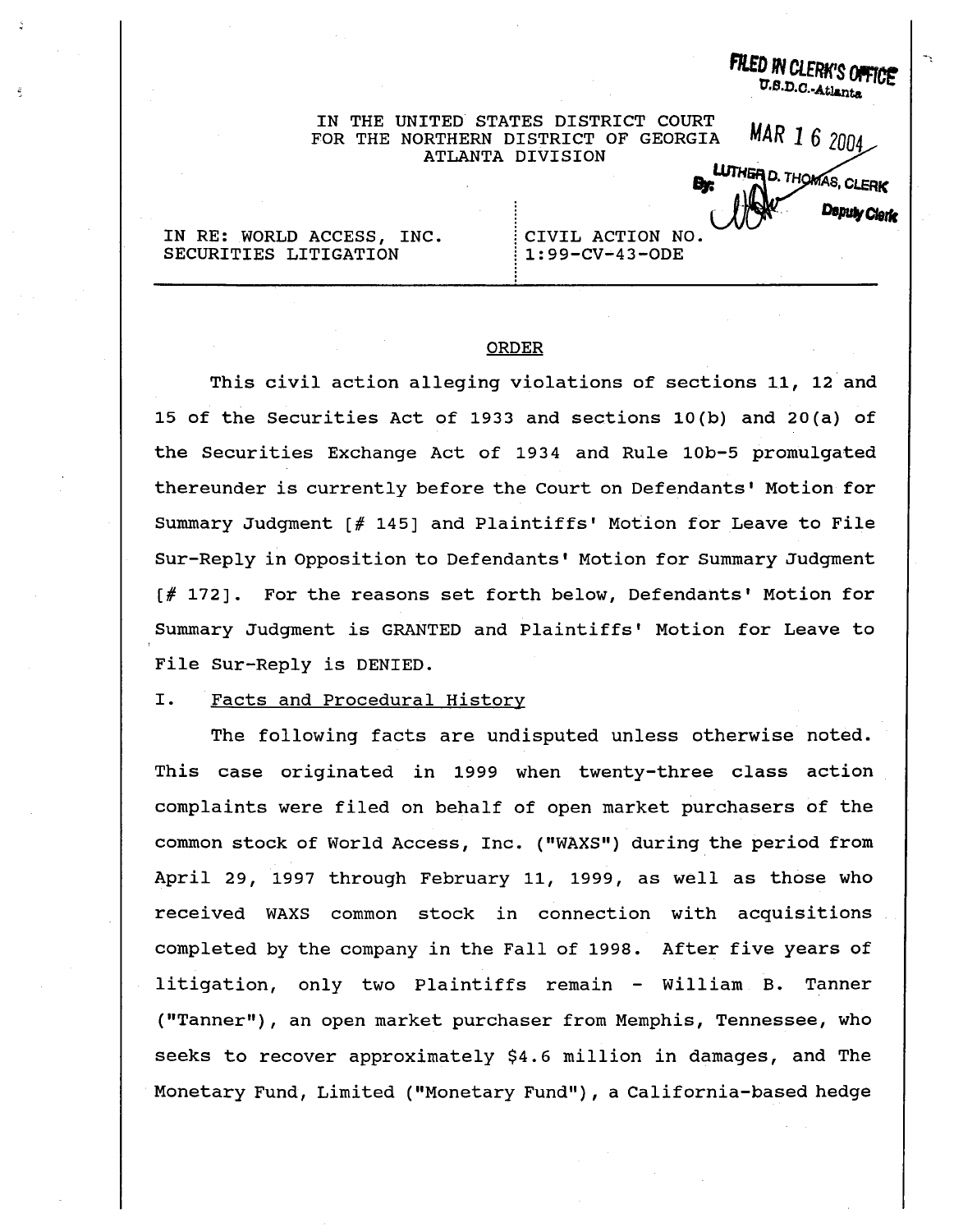fund that received shares as a result of the 1998 Telco merger transaction, which seeks to recover approximately \$40,000 in damages. In 2001, WAXS filed for bankruptcy and an automatic stay was issued. The remaining Defendants are the following former officers and/or directors of WAXS: Steven A. Odom ("Odom"), Chairman of the Board of Directors and Chief Executive Officer ("CEO"); Mark A. Gergel ("Gergel"), Executive Vice President and Chief Financial Officer ("CFO"); Martin D. Kidder ("Kidder"), Controller and a Director; Hensley E. West ("West"), President, Chief Operating Officer ("COO"), and a Director; and Steven J. Clearman ("Clearman"), a Director.

WAXS was formed in the late 1980s or early 1990s as a repairer and refurbisher of used telephone equipment. In its early years, the company also acted as a contract manufacturer of telecom products developed and sold by third parties. By late 1994 , the company' s business strategy changed and it embarked upon a plan to become a full-scale manufacturer of its own products referred to by an internal shorthand of being able to sell a complete" or "turnkey" solution. The company planned to obtain its various products through the acquisition of other companies, internal development and the licensing of proprietary technology developed by others. To that end, the company targeted developing markets that were being opened up to competition through deregulation, particularly Latin America. Between 1995 and January of 1998, WAXS also acquired six companies and became able to license the rights to other products, including the right to sell those products under its own brand.

 $\overline{2}$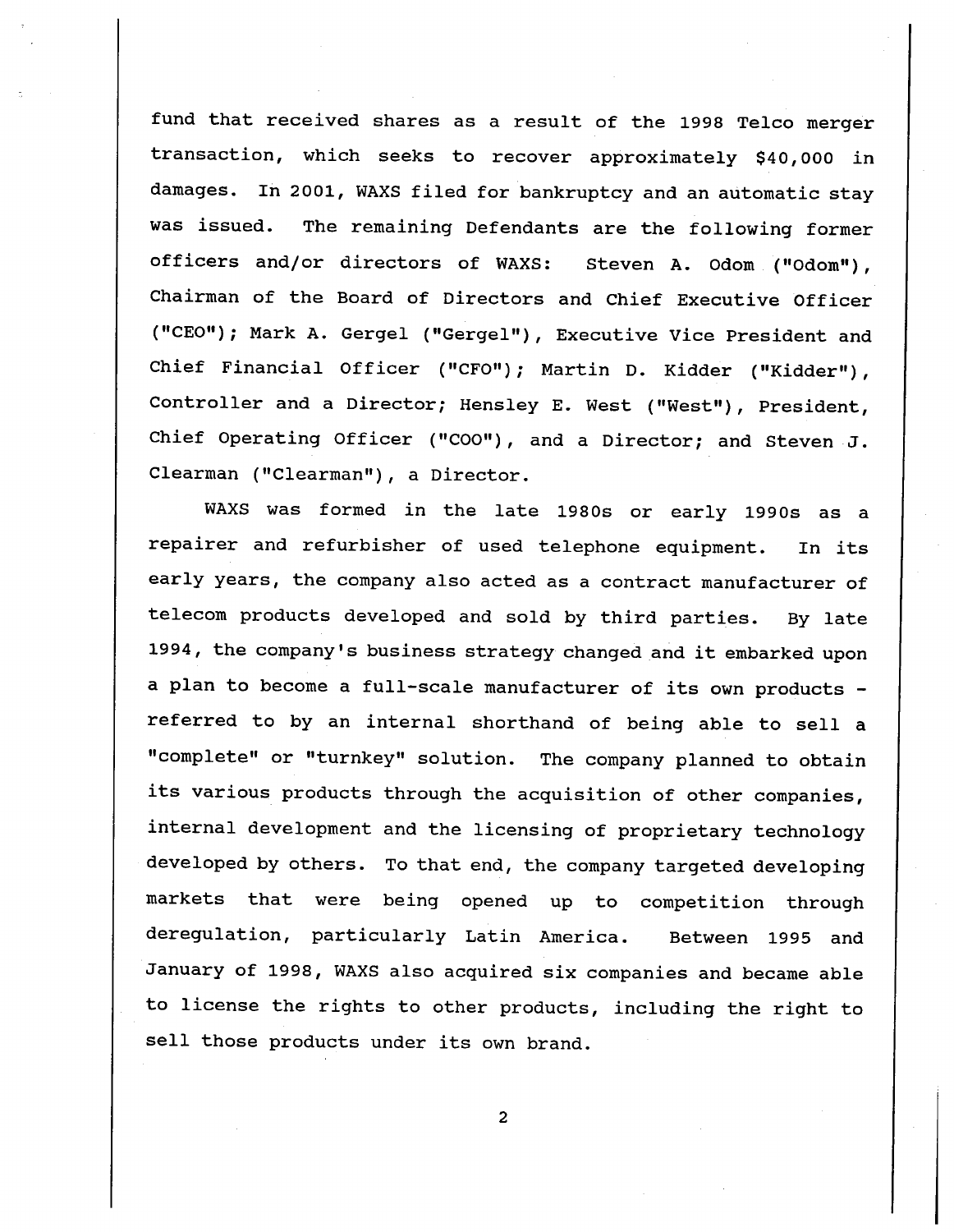The fraud alleged in this case centers on one of those licensed products - a telephone switching product, the Compact Digital Exchange ("CDX") switch, marketed by WAXS between 1997 and early 1999. Plaintiffs' primary claim is that WAXS issued a series of false and misleading public statements concerning the CDX switch that artificially inflated the price of WAXS stock thus causing loss to Plaintiffs when WAXS's stock price fell. Essentially, Plaintiffs argue that WAXS represented the CDX switch as a "fully designed and operable product" when Defendants knew that the CDX switch was a "non-functional development stage prototype." [Amended Complaint  $\P$  3].

In July of 1996, WAXS entered into a technology licensing agreement with Eagle Telephonics, Inc. ("Eagle") and International Communication Technologies, Inc. ("ICT") regarding a small, lowpriced switch that Eagle had developed and sold under the name Eagle Digital Switching Central Office ("DSCO"). Under the terms of the agreement, Eagle retained ownership of the technology and controlled the engineering, but gave WAXS the exclusive right to manufacture, distribute, and sell the switch in certain countries, primarily in Latin America. WAXS also had the right to sell and market the DSCO switch under its own name and selected the CDX switch as its brand. A primary function of the CDX switch was to provide plain old telephone service ("POTS") to the end user, allowing for the processing of a call through the telephone  $network.^1$  The CDX switch was much less expensive than the larger

Plaintiffs argue that while POTS was a required function of the CDX switch, it was also intended to provide a variety of enhanced functions.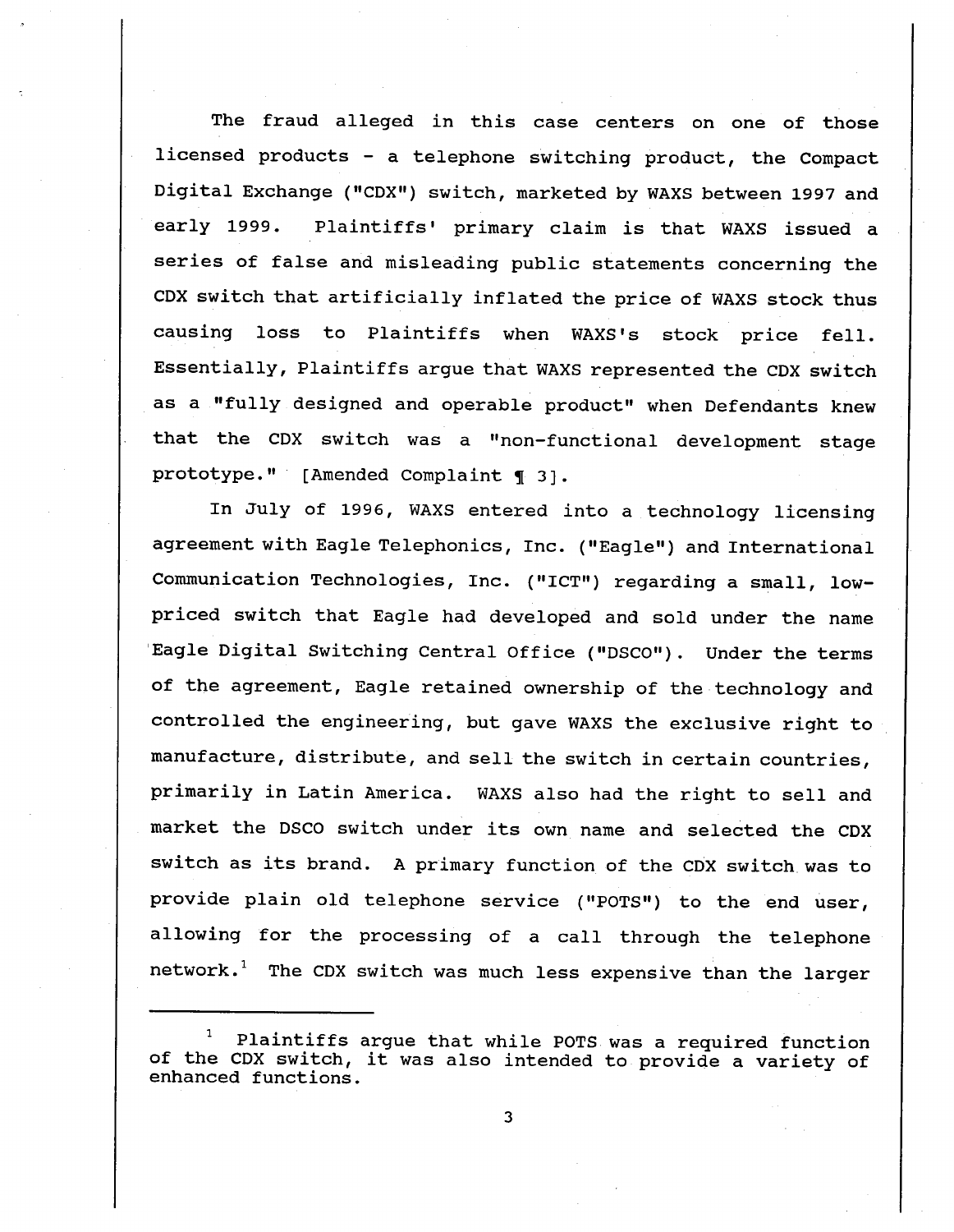switches produced by other switch vendors. The CDX switch could be used as either a "Class 5" or a "Class 4" switch. A Class 4 switch provides a connection from one part of a network to another, whereas a Class 5 switch provides more features and connects the telephone of an end user to the telephone network. The Class 5 switch was an example of WAXS's strategy to provide customers with "turnkey" solutions.

By approximately 1997, Eagle and ICT had installed DSCO systems in China, India, Bangladesh and Russia, many of which are still in use and operational today. In early 1997, WAXS shipped its first CDX switch along with another product known as WLL-2000 a wireless local loop product that WAXS licensed from another company, to Hondouras for a field trial and test installation with Empresa Hondurena De Telecomunicaciones ("Hondutel" Shortly thereafter, the installation was complete and the system was operational with calls being successfully placed through the system. WAXS shipped and installed another CDX switch in Honduras in 1998. These systems involved CDX Class 4 switches.

In August of 1997, GCA Telecom ("GCA") in El Salvador placed purchase orders for several CDX switches, along with certain design, installation and training services to be provided by WAXS. Interoperability testing to ensure compatibility between the CDX switch and the national telephone network in EI Salvador ("ANTEL" was completed in December 1997. In March of 1998, GCA and WAXS entered into a second contract which provided that WAXS would construct the GCA networks in La Gloria, Santa Ana and San Miguel and supply and install all of the telecommunications equipment for these networks. These systems involved CDX Class 5 switches in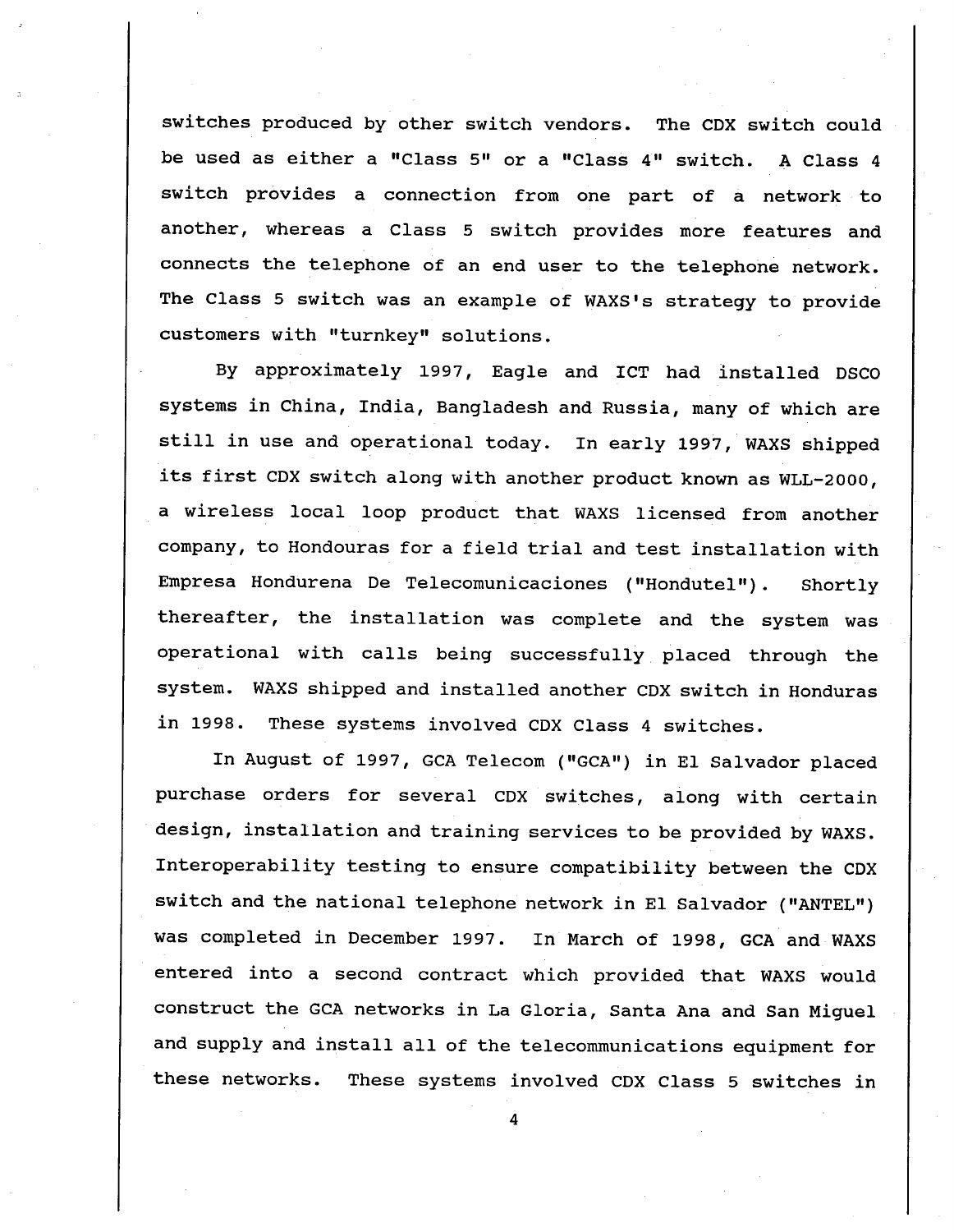turnkey projects and thus were more complex and contained more features than previous installations.

Defendants state that the GCA networks were fully functional and complete in December of 1998. Plaintiffs dispute this and state that by the second quarter of 1998, problems with the functionality of the CDX switch became apparent and GCA was seriously unhappy with WAXS's performance. While Defendants point to the affidavit of one of the founders of GCA, Jose Belarmino Jamie ("Jamie"), in which he states that "[o]n behalf of GCA, I accepted the networks in La Gloria, Santa Ana and San Miguel as being complete in December 1998," Plaintiffs argue that no written documentation exists to confirm this statement. [ See Jamie Affidavit,  $\P$  43; Pls.' Resp. to Defs.' Statement of Material Facts,  $\P$  121]. Plaintiffs point to email and letter correspondence between GCA and WAXS officials discussing problems with the networks in which GCA officials threatened to withhold payment if the problems were not corrected. [Pls.' Resp. to Defs.' Statement of Material Facts, 11 101-119]. Plaintiffs assert that there was a rift within GCA between Jamie, some of the other founders of GCA and the Sanchez family, who had provided financial support to GCA.  $[Id. \int 122]$ . Plaintiffs claim that Jamie's certification of the networks as complete had little to do with their state of completion or performance but was, instead, directly related to a power struggle occurring within GCA for which Jamie desired WAXS's support.  $[Id.]$ . Defendants dispute this and acknowledge that while a number of performance problems occurred as the networks were "turned up" after the first calls were placed in July of 1998, that the networks were complete and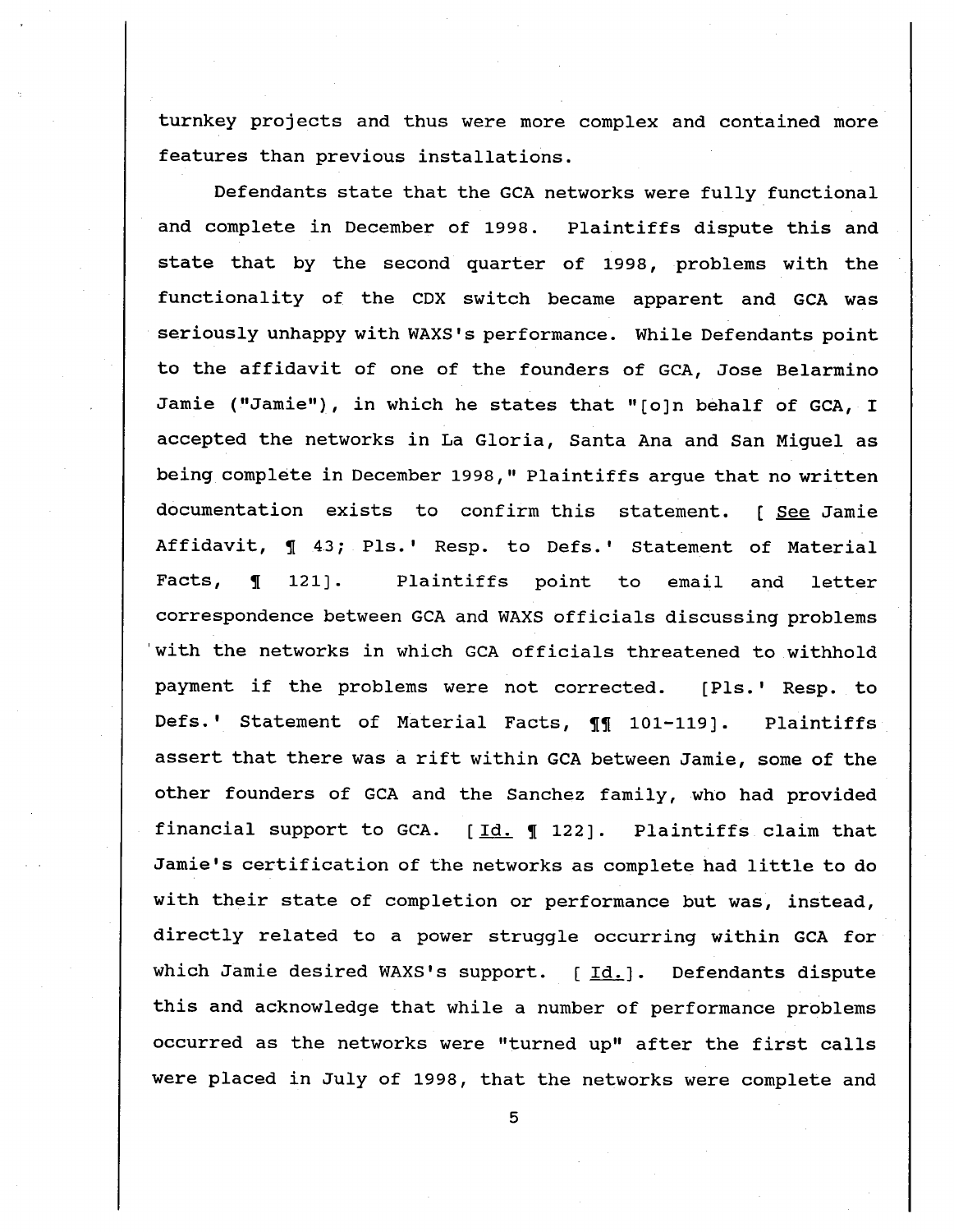functional by December of 1998.  $2$  [Defs.' Mot. for Summ. J. at 18]. Thus the events surrounding the completion and functionality of the GCA projects are disputed.

In 1998, WAXS also installed CDX switches in Ghana, Mexico and the Congo and the switches, Class 4 in nature, operated as intended. In 1999, WAXS completed additional CDX switch installations in Argentina, Guatemala and El Salvador.<sup>3</sup> Eagle currently continues to sell, market, and support the product under the DSCO brand name and by 2002 there were approximately 400-500 CDX switches installed and operational in twenty-eight countries.

Between 1994 and 1998, WAXS grew rapidly with revenues of \$15.3 million in 1994, \$30.1 million in 1995, \$51 million in 1996, . \$93 million in 1997 and \$211 million in 1998. In 1997 and 1998 WAXS's CDX switch installations, combined, accounted for a small percentage of the company's total revenue. CDX switches accounted for approximately 5% of the company's 1997 revenues of \$93

Plaintiffs do not dispute that these additional installations were made but point out problems associated with the installation of CDX Class 5 switches in Italy in November of 1998<br>under an agreement with Aexis Telecom ("Aexis"). [Pls.' Resp. to Defs.' Mot. for Summ. J. at 36-41]. Defendants respond that this installation cannot be relevant to Plaintiffs' claims given the timing of the Aexis installation relative to Plaintiffs ' purchases and to the disclosure of the alleged fraud. [Defs.' Reply at 7]. They contend that the problems associated with the Aexis project were a result of a problem with obtaining an appropriate carriers'<br>license, not a result of problems with the functionality of the<br>CDX switch.  $[\underline{Id}]$ . CDX switch.

In addition to the affidavit of Jamie attesting to the completeness of the network, Defendants point to a letter of recommendation that GCA provided WAXS in December of <sup>1999</sup> indicating that the CDX switch had proven to be low maintenance and easy to use as well as the additional purchases and continued use of the CDX switch by GCA in 2001 and 2003.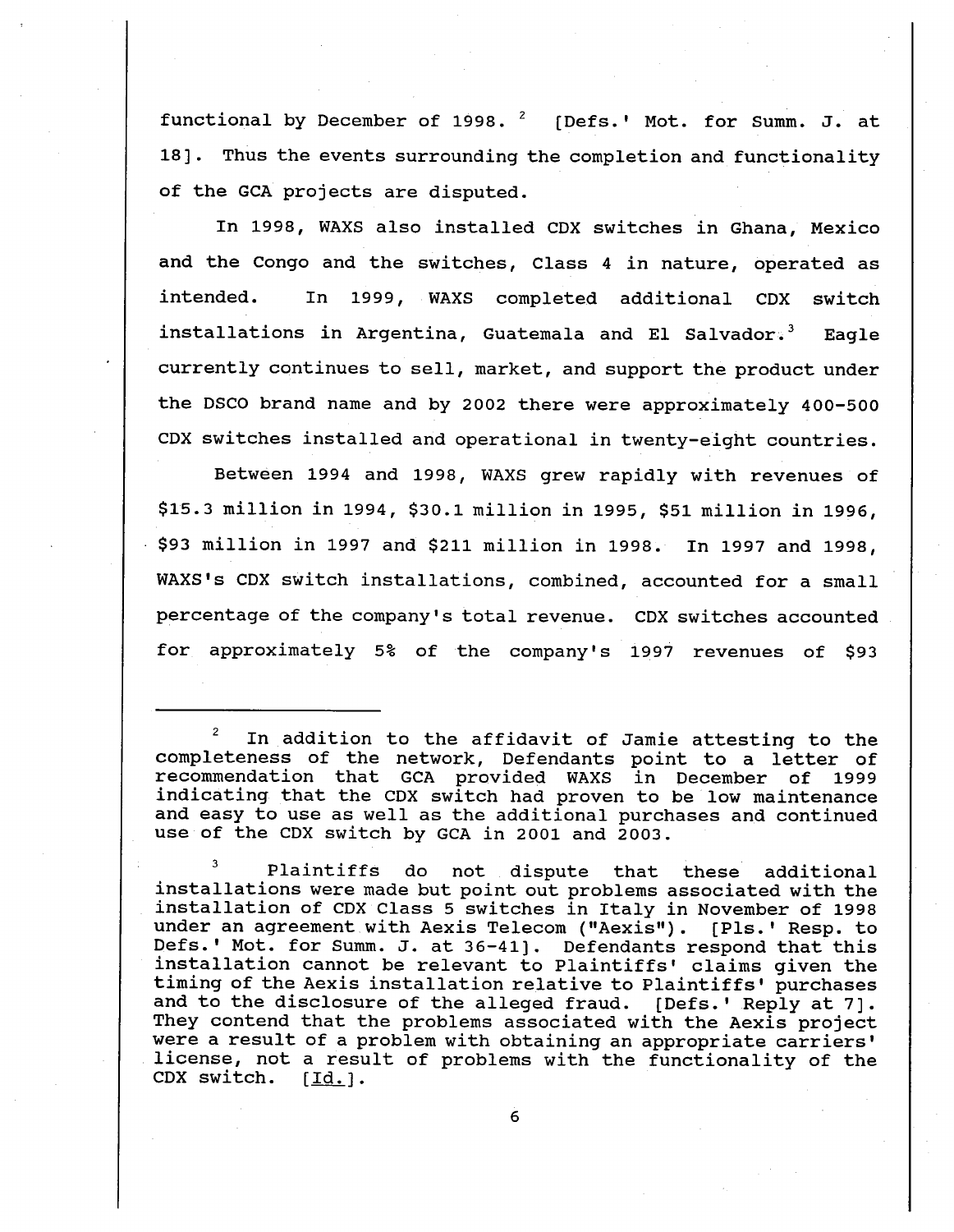million. It accounted for approximately 4% of the company's 1998 revenues of \$211 million.

In late 1998, WAXS completed mergers with three companies, NACT Telecommunications, Inc. ("NACT") and Telco Systems, Inc. ("Telco"), which were publicly held telecommunications equipment manufacturers who had their own products, and Cherry Communications Incorporated (d/b/a Resurgens Communications Group) ( "Resurgens" facilities-based provider of international network access. These mergers had a significant impact on WAXS's size, revenue, product line, and service offerings. In November of 1998, analysts were projecting 1999 revenues for WAXS of roughly \$900 million of which approximately 78% was related to these acquisitions. Analysts were also projecting that WAXS's "switching products," including products acquired from NACT and other refurbished equipment, would account for 14% of 1999 revenues , and projecting that the CDX switch would account for 2- 3% of 1999 revenues. Plaintiffs do not dispute the projected CDX switch revenue for 1999 but note that because the CDX switch was sold at a higher profit margin than most other WAXS products, a given percentage of CDX switch revenues accounted for an even greater percentage of WAXS's earnings. The mergers also had a significant impact on the make-up of WAXS's management and Board of Directors. In December of 1998, John D. Phillips ("Phillips"), who had been CEO of Resurgens, was appointed as the new President and CEO of WAXS. Lindsay Wallace, formerly the President and CEO of NACT, was named Executive Vice President and COO of WAXS's Equipment Group. In addition, several new outside Directors were elected to the Board.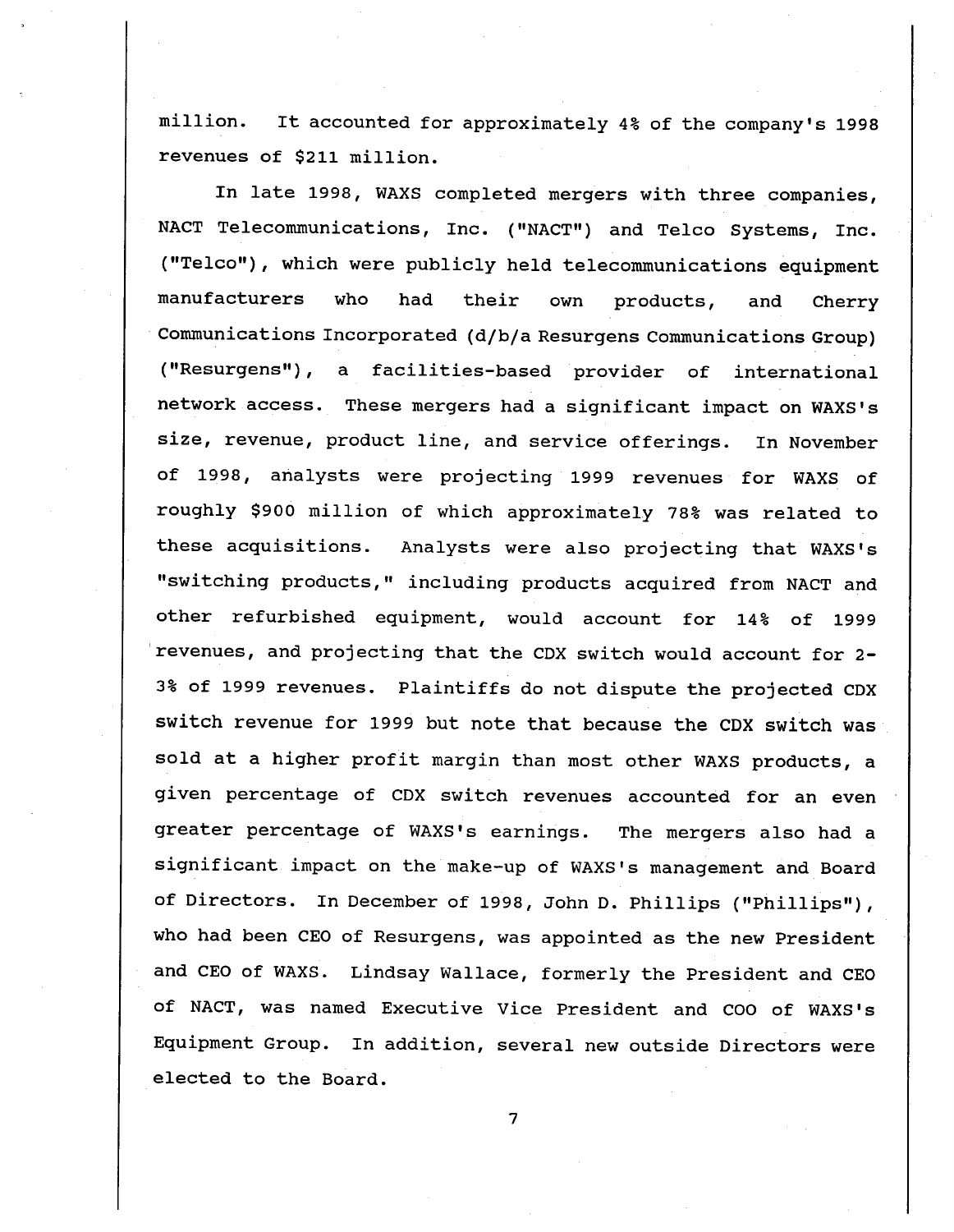Throughout the relevant time period, WAXS and Defendants presented the CDX switch as a low-cost product targeted at emerging international markets and informed the market that the product was new and that WAXS had just begun to market and deploy the product. Defendants state that WAXS warned the market about the risks inherent in new product development such as the complexity and uncertainty of developing new, technologically advanced products and services; the possibility that new, complex products may contain undetected errors or failures when introduced; and, that these errors could result in a loss or delay in market acceptance of products as well as damage the company's reputation and financial condition. Plaintiffs dispute these assertions and state that generalized statements in Securities and Exchange Commission ("SEC") filings about deferral of orders, cancellation of orders, or return of products did not warn investors about known problems with the CDX switch.

Defendants state that the public statements made by WAXS regarding the CDX switch did not result in statistically significant price reactions and in no way inflated the price of WAXS's stock. Defendants state that of the announcements in 1997 and 1998 identified by Plaintiffs in the Amended Complaint in this case, only five coincided with statistically significant price reactions. Defendants assert that the market's reaction to these announcements was only temporary and that the price returned to the range predicted within two to three days. Defendants state that neither Plaintiff purchased WAXS stock between the time of these announcements and the time the stock price returned to its predicted range. Plaintiffs dispute these assertions and allege

 $\overline{8}$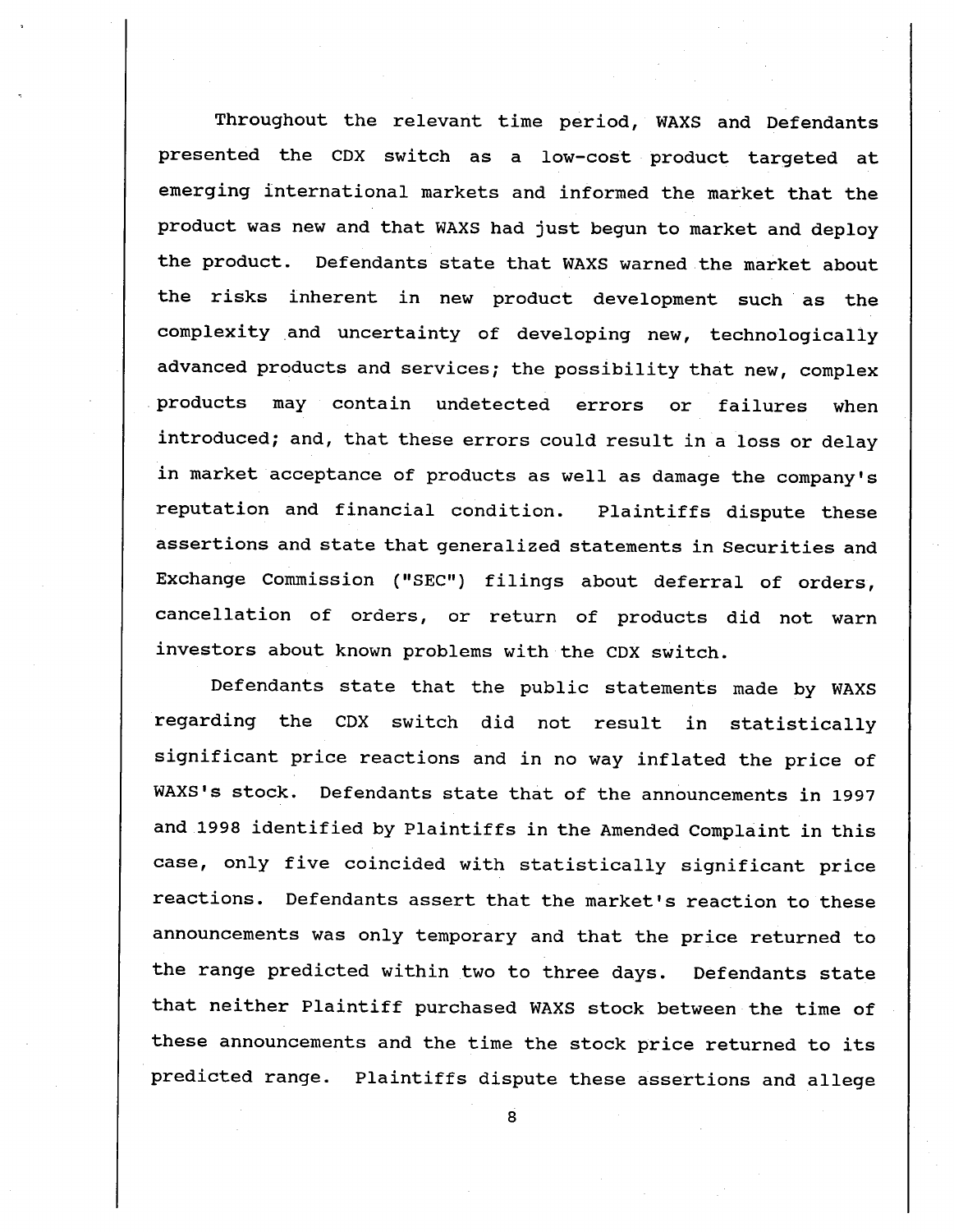that WAXS's public statements concerning the CDX switch contained material misstatements and omissions that caused the price of WAXS be higher than it would have been had those statements disclosed all material information.

On January 5, 1999, WAXS announced: (1) that it had retained BT Alex Brown to advise it regarding strategic alternatives for its non-core businesses; (2) that it would take \$90 million in special charges related primarily to the NACT, Telco and Resurgens mergers; (3) that while it expected revenues to be in line with analysts' expectations, its earnings per share would fall short of expectations for the quarter and year ending December 31, 1998; and (4) that the primary reason for the fourth quarter earnings shortfall was reduced margins in the resale of refurbished Northern Telecom switches and a lack of significant sales of CDX switches during the quarter due to the timing of customer buildouts. In response to this announcement, WAXS's stock price declined \$8.875, a 41.8% decline from \$21.25 on Monday January 4, 1999 to \$12.374 on Tuesday January 5, 1999.

In mid-January 1999, Phillips, the new President and CEO, decided that the functionality of the CDX switch should be integrated into NACT's STX switch and that WAXS would cease supporting the CDX switch as a stand-alone product. Defendants West and Odom strongly disagreed with this decision. <sup>4</sup> However, Plaintiffs contend that WAXS abandoned the CDX switch due, part, to customer dissatisfaction with the product and the lack of

Defendants West and Odom both left the company following this decision.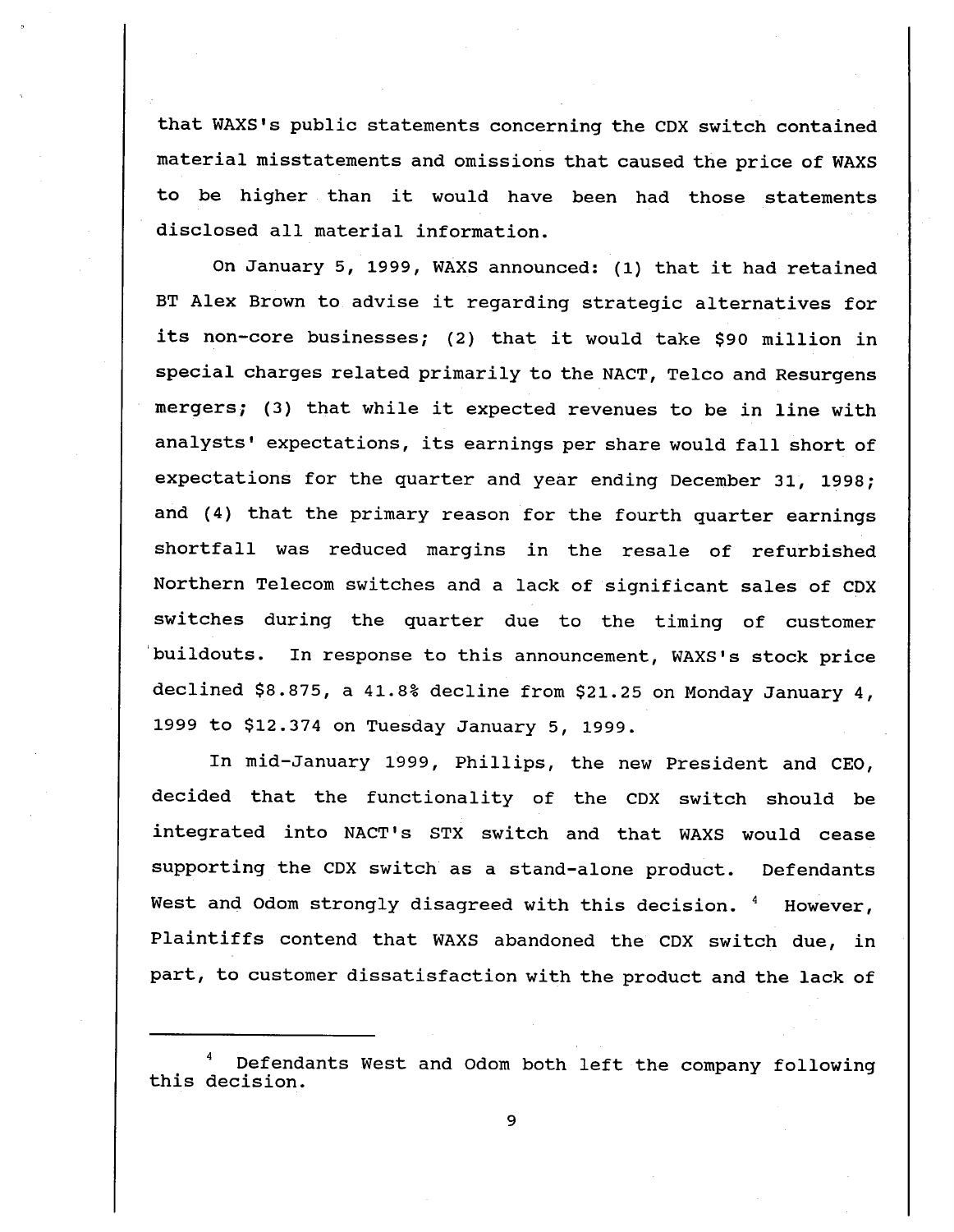any significant sales during the third and fourth quarters of 1998. The reason WAXS stopped supporting CDX as a stand-alone product is thus disputed.

On February 11, 1999, WAXS announced: (1) finalized results for the quarter and year ending December 31, 1998; (2) earnings per share of \$0. 08 (rather than \$0. 15 as pre-announced on January 5, 1999); (3) additional one-time charges; (4) plans to sell noncore businesses; (5) special charges related to consolidations downsizing and restructuring; and (6) that "in line with [its] recent decision to integrate the Class 5 functionality of CDX and the Class 4 functionality of NACT's STX switch into a next generation technology platform, reserves for potential doubtful accounts and potential inventory obsolescence were established to minimize the company's balance sheet exposure related to CDX, a relatively new international product." Following this announcement, WAXS's stock price declined \$3.3125 or 28.8% from  $$11.50$  on Thursday, February 11, 1999 to  $$8.1875$  on Friday, February 12 , 1999.

On April 8, 1999, WAXS filed its 1998 Form 10-K that incorporated its recent announcements including restructuring charges of \$23. 6 million which were taken in connection with the CDX switch. Following this announcement on April 9, 1999, the stock closed at \$7.785, on Monday, April 12, 1999 the stock remained flat at \$7. 875 on April <sup>1999</sup> the stock price increased to \$8. 125, on April 14, 1999 , the stock price increased to \$8.813, and by April 15, 1999, WAXS's stock price had climbed back up to \$10 per share.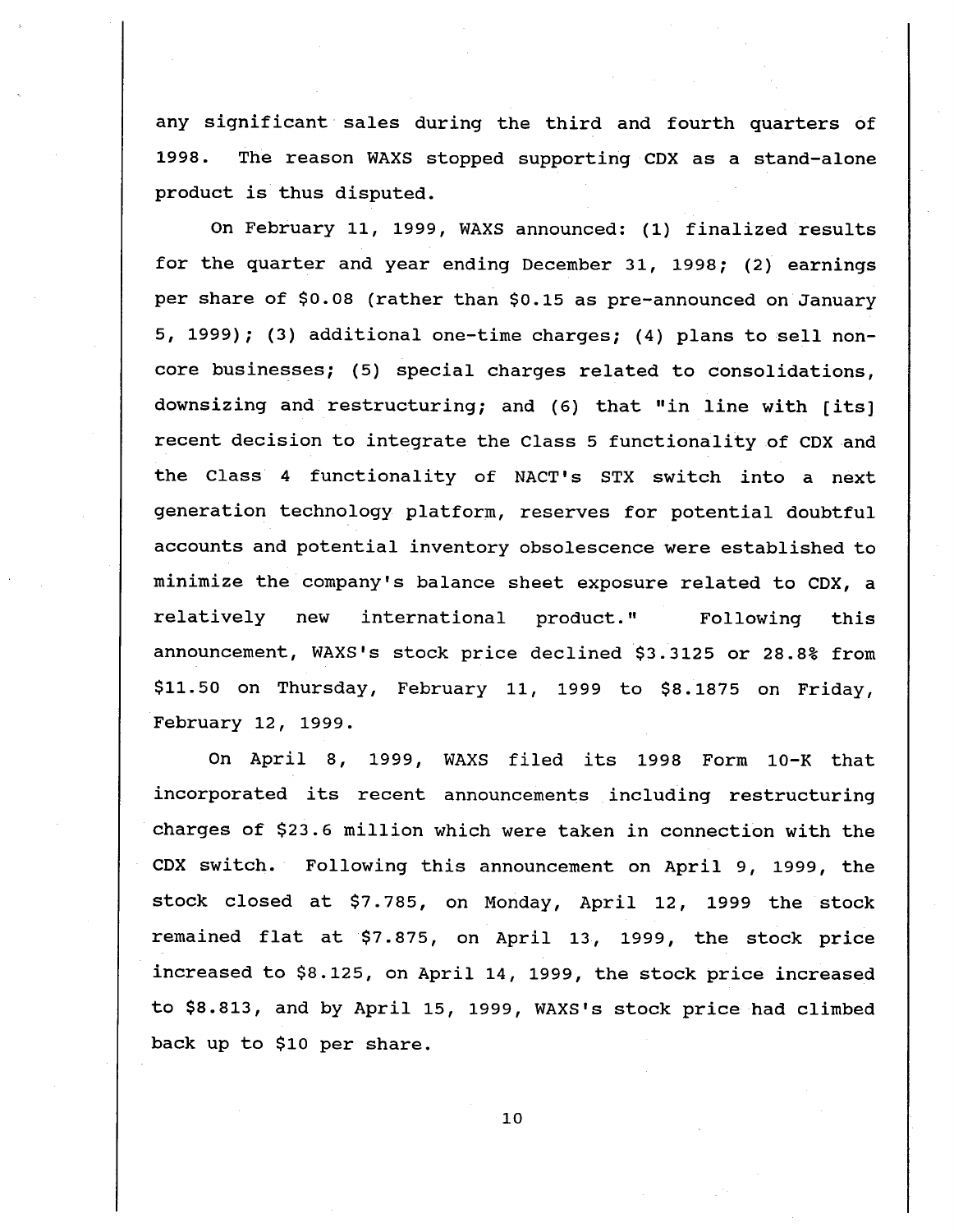Plaintiff Tanner obtained most of his information relating to the alleged misinformation respecting the CDX switch from the Amended Complaint, which he read after it had been filed in this case. Between November 28, 1997 and January 23, 1998, Tanner purchased 79, 000 shares of WAXS stock. After the market closed on February 12, 1998, WAXS issued a press release, which included information on its intended acquisition of Resurgens and that it would not meet analysts' projections for 1997. This announcement caused the stock price to drop by \$2. 9375 (or 10. 1%) from \$30. 625 on February 12 to \$27. 6875 on February 13. Also on February 12, 1998 but prior to the release of the negative news by WAXS, Tanner sold all of his WAXS holdings, garnering proceeds of over \$2.3 million. He also " shorted" 10 000 shares of WAXS (meaning that he sold 10,000 shares that he did not yet own, with the expectation that the price would fall and he would be able to buy the shares back at a lower price and make a profit), and generated an additional \$300,100 in short sale proceeds. On February 13, 1998, after the stock price dropped, Tanner covered his short sale, and repurchased 65 000 additional shares of WAXS. Plaintiff Tanner does not dispute the timing or amounts of these transactions but notes that he is not claiming any damages related to shares of WAXS stock purchased prior to April 1, 1998.

Between February 1998 and July 29, 1998, Tanner accumulated more than 620,000 shares of WAXS stock, which had a value in excess of \$17. 5 million. Beginning in September of 1998, Tanner began selling his shares at a fairly quick pace and testified that he did so likely in reaction to the "Asian flu" that caused significant declines in the stock prices of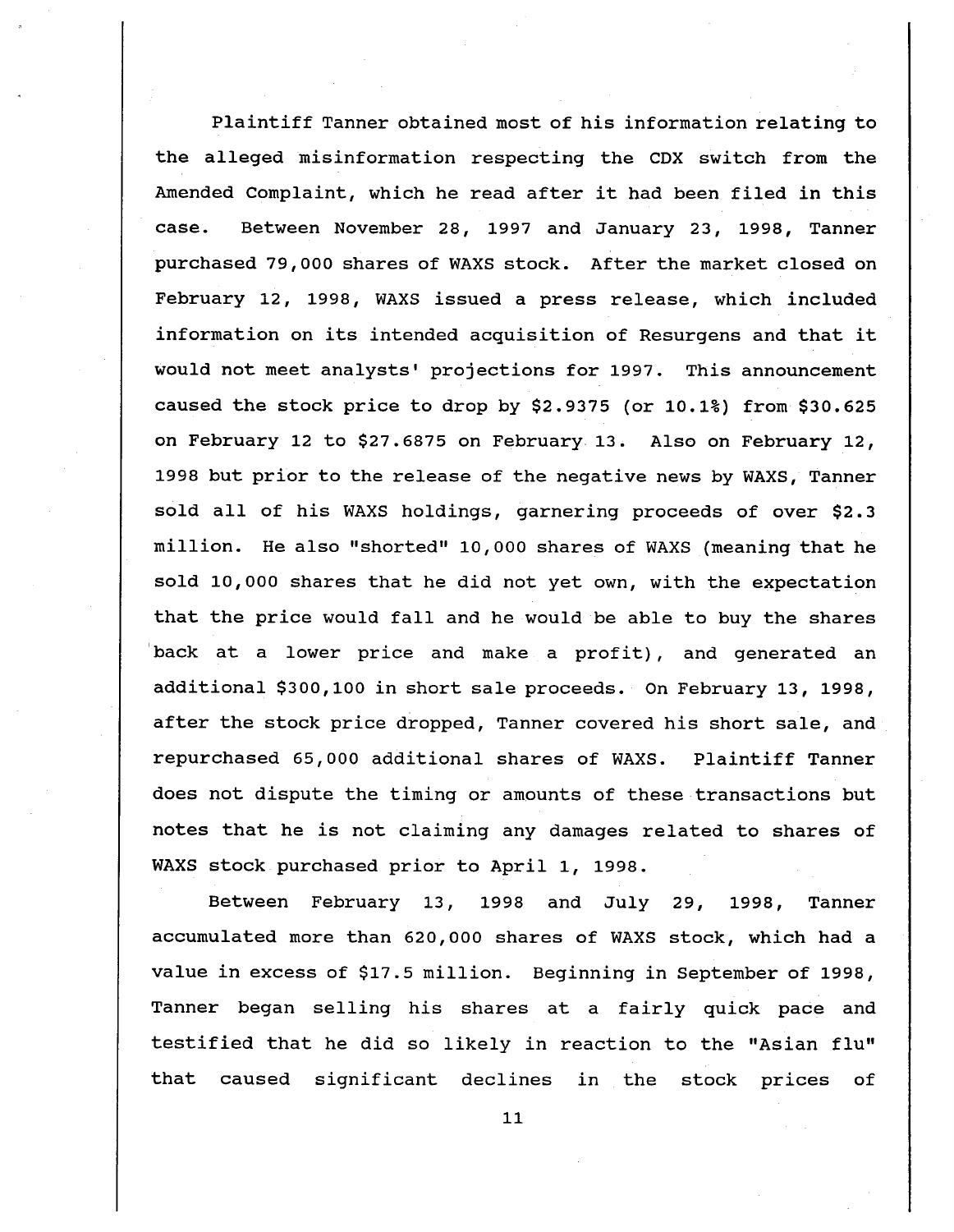telecommunications companies generally. (Tanner Dep. at 131-132J. By October of 1998, Tanner calculated that he had lost more than \$11 million on his investment in WAXS but testified that these losses were the result of general market forces and not the product of the alleged fraud. [Tanner Dep. at 158-159].

After WAXS's stock price fell following the January 5, 1999 announcement, Tanner began purchasing WAXS stock again and purchased 25, 000 shares that day. He made an additional purchase of 5,000 shares of WAXS stock on February 13, 1999 after WAXS's stock price had dropped again following the February 11 , 1999 WAXS press release announcing lower earnings than earlier predicted. Tanner purchased more shares of WAXS in May of 1999 , June of 1999, and August of 2000.

On September 18, 1998, Plaintiff Monetary Fund made its initial purchase of Telco Systems stock. Its decision to invest in Telco was not affected by any statements regarding the CDX switch (or WAXS in general) but was driven by Telco's historical and forecasted earnings. [Browne Dep. at 60, 63, 68]. Monetary Fund acquired 9,379 shares of WAXS as a result of WAXS's merger with Telco but (through its representative) does not recall being aware of the merger between WAXS and Telco; was not aware that the Telco Registration Statement was filed; never read the Telco Registration Statement, and was not aware that its Telco shares had been converted into WAXS stock until December 1998. ( Browne Dep. at 56-57, 66, 71-72, 75]. Monetary Fund purchased additional shares of WAXS stock after the fraud was allegedly disclosed.

The public statements that WAXS made concerning the CDX switch, the stock market's reaction to those statements, and the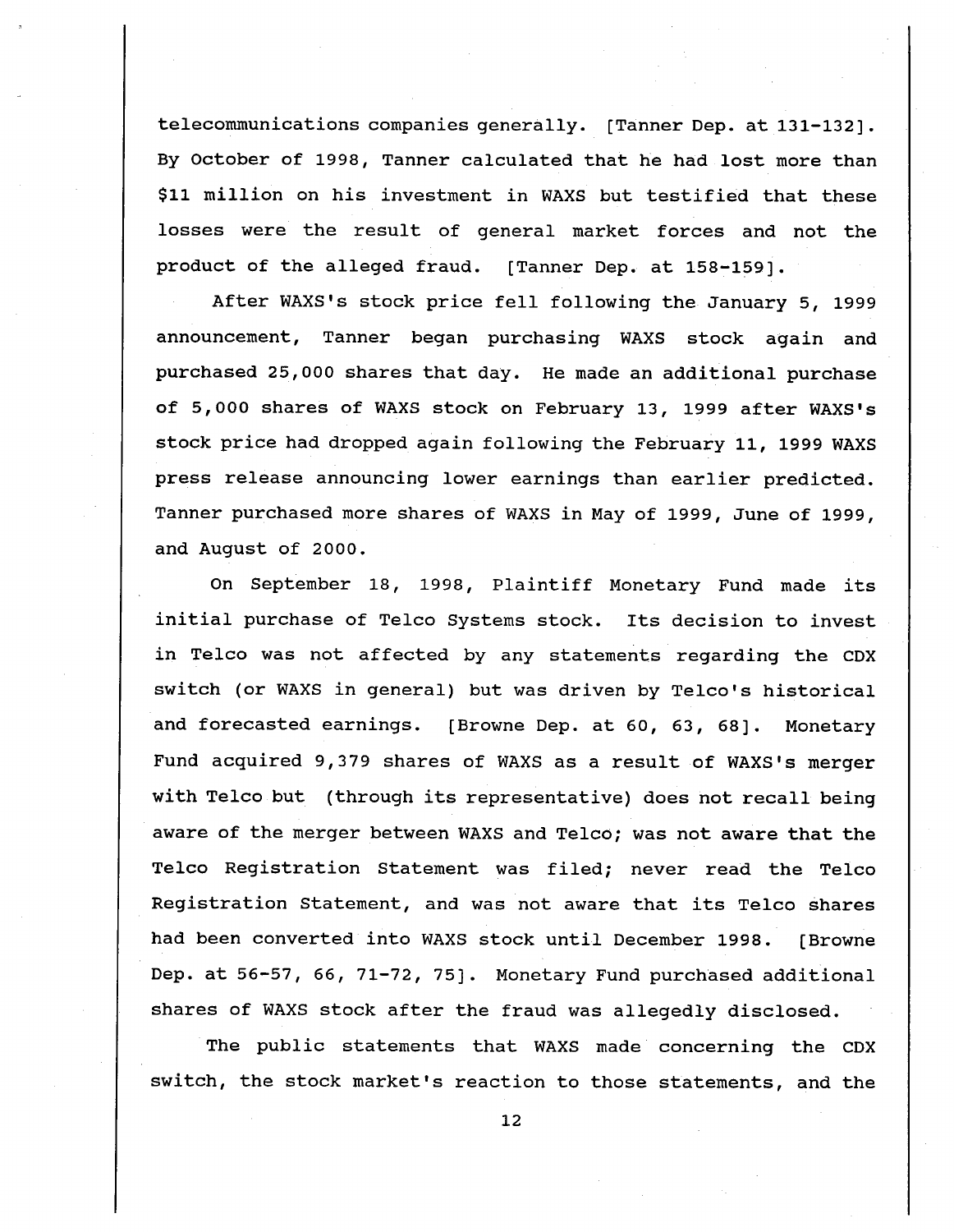knowledge that Defendants had concerning problems associated with the CDX switch are of primary importance in this case. However because of the disputed nature of many of these facts, they will be recounted within the Court's substantive analysis.

# II. Motion for Leave to File Sur-Reply

As a initial matter, Plaintiffs have made a Motion for Leave to File a Sur-Reply to Defendants' Motion for Summary Judgment. Because no authorization exists in the Federal Rules of civil Procedure nor the Local Rules of the Northern District of Georgia for parties to file sur-replies, the allowance of a sur-reply is solely within this Court's discretion. Plaintiffs have already filed a reply to Defendants' Motion for Summary Judgment as allowed by Local Rule 7.1. L.R. 7.1, N.D. Ga. A review of Plaintiffs' Sur-Reply Motion indicates that it does not offer additional evidence or legal argument not already covered in its lengthy reply brief. Because the Court finds this sur-reply unnecessary, Plaintiffs' Motion for Leave to File a Sur-Reply is DENIED.

## III. Motion for Summary Judqment

A. Standard

A motion for summary judgment should be granted when "the pleadings, depositions, answers to interrogatories, and admissions on file, together with the affidavits, if any, show that there is no genuine issue as to any material fact and that the moving party is entitled to judgment as a matter of law." Fed. R. Civ. P.  $56 (c).$  "[T]he plain language of Rule  $56 (c)$  mandates the entry of summary judgment, after adequate time for discovery and upon motion, against a party who fails to make a showing sufficient to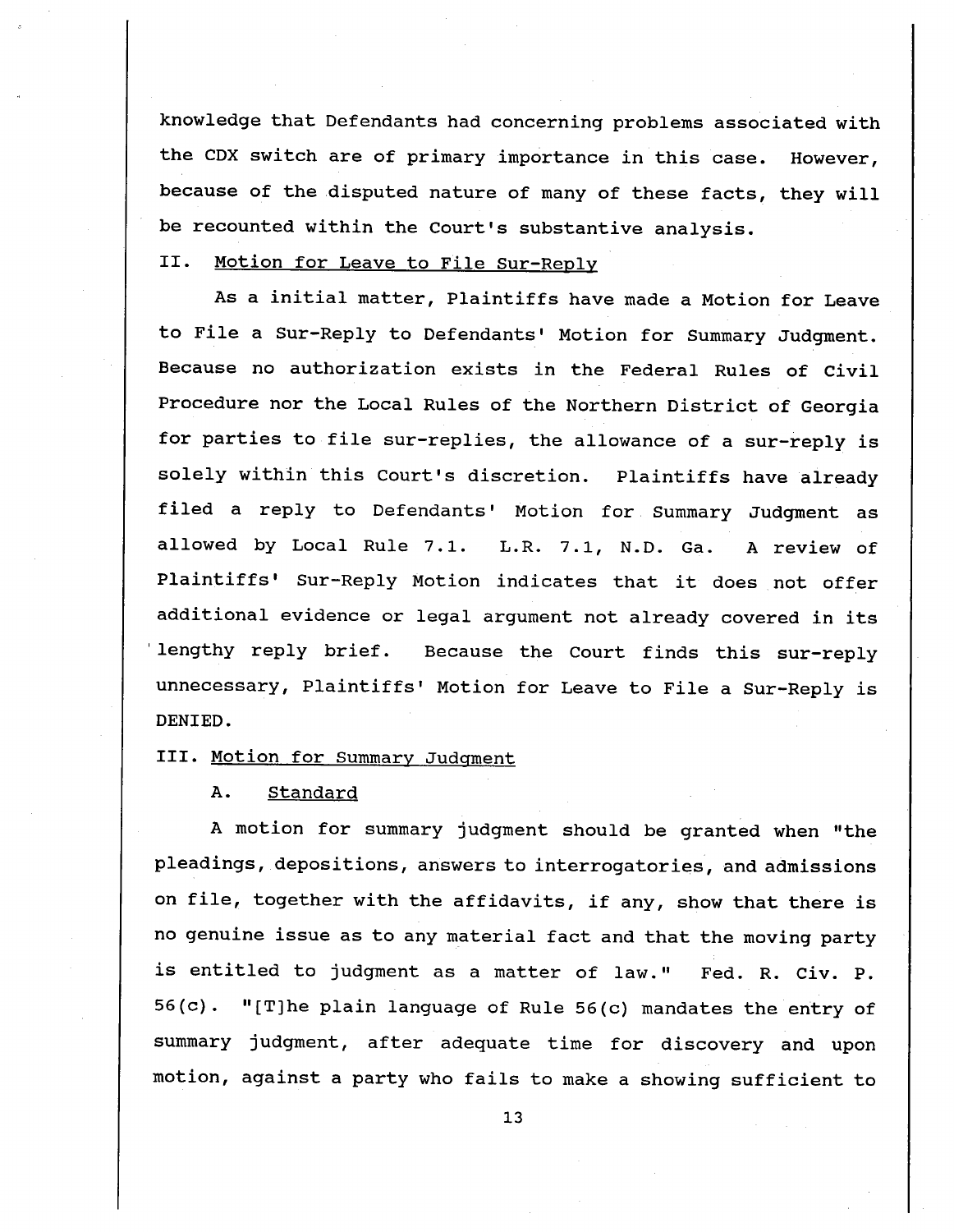establish the existence of an element essential to that party' case, and on which that party will bear the burden of proof at trial." Celotex Corp. v. Catrett, 477 U.S. 317, 322 (1986); see also Moriskv v. Broward County, 80 F. 3d 445, 447 (11th Cir. 1996). On a summary judgment motion, the record and all reasonable inferences that can be drawn from it must be viewed in the light most favorable to the non-moving party. Whatley v. CNA Ins. Cos., 189 F.3d 1310, 1313 (11th Cir. 1999).

Summary judgment is improper "if a reasonable fact finder evaluating the evidence could draw more than one inference from the facts, and if that inference introduces a genuine issue of material fact." Jeffery v. Sarasota White Sox, Inc., 64 F.3d 590, 594 (11th Cir. 1995). Conclusory allegations based on subjective beliefs are insufficient to create a genuine issue of material fact. Leigh v. Warner Bros., Inc. , 212 F. 3d 1210 , 1217 (11th Cir. 2000); Ramsey v. Leath, 706 F.2d 1166, 1170 (11th Cir. 1983). Conversely, if the record taken as a whole could lead a rational trier of fact to find for the nonmoving party, then the issue of fact is genuine. Matsushita Elec. Indus. Co. v. Zenith Radio Corp., 475 U.S. 574, 586 (1986). Thus, there is no issue for trial unless there is sufficient evidence favoring the nonmoving party for a jury to return a verdict for that party. If the evidence is merely colorable, or is not significantly probative, summary judgment may be granted. Anderson v. Liberty Lobby, Inc., 477 U. S. 242 , 249-50 (1986) (internal citations omitted).

**B.** Applicable Law

Plaintiff Tanner claims that Defendants violated section 10 (b) of the Securities Exchange Act of 1934 (the "Exchange Act"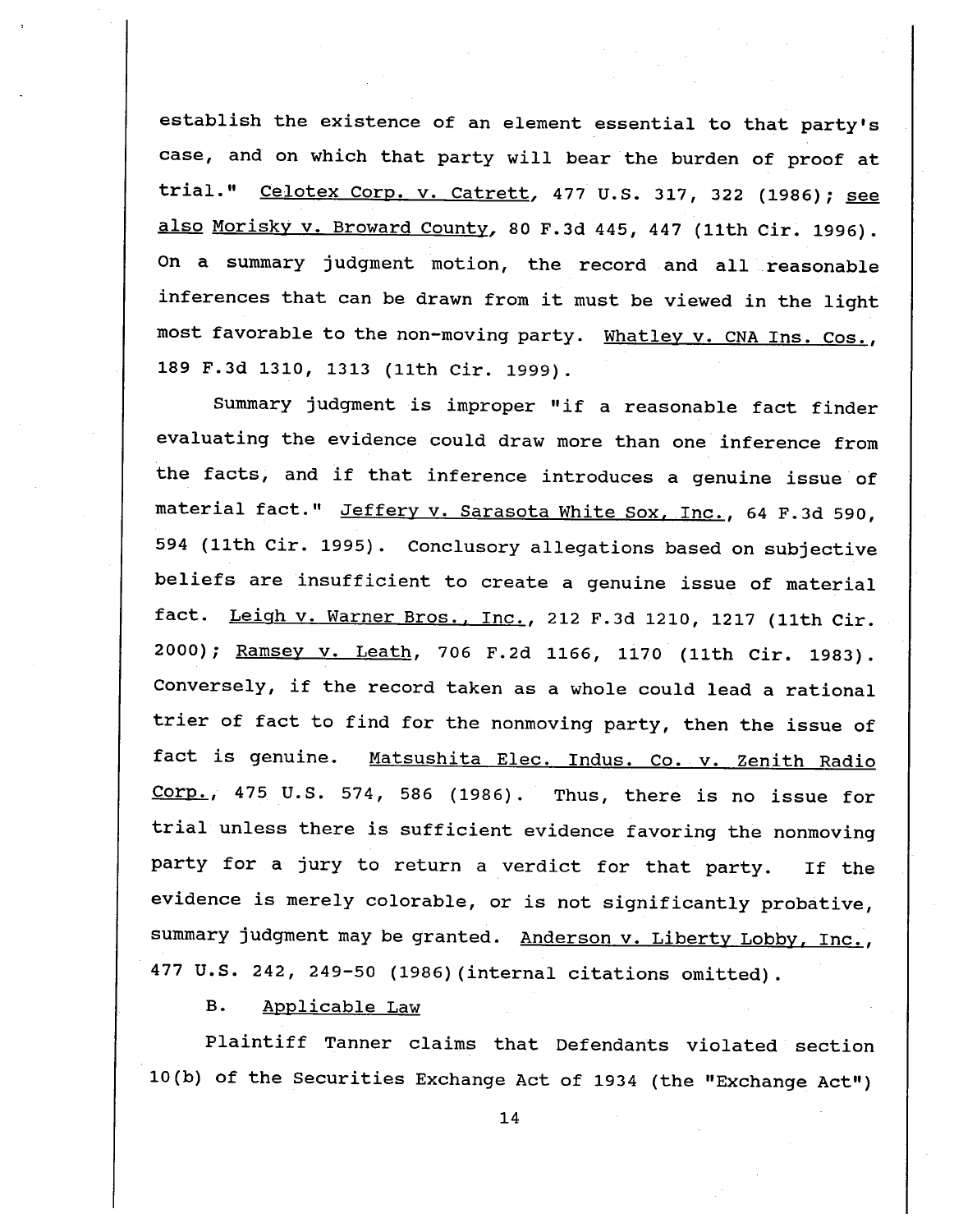and Rule 10b-5 promulgated thereunder. He also claims that Defendants are liable as controlling persons under section 20 (a) of the Exchange Act and section 15 of the Securities Act of 1933 (the "Securities Act"). Plaintiff Monetary Fund claims that Defendants violated sections 11 and 12 of the Securities Act.

#### $1.$ Section 10(b) and Rule 10b-5 claims

Section 10 (b) of the Exchange Act is a catch-all provision designed to prevent fraud not specifically prohibited under other sections of the Exchange Act or the Securities Act. section 10 (b) makes it unlawful for any person "[t]o use or employ . . . any manipulative or deceptive device or contrivance in contravention of such rules and regulations as the [SEC] may prescribe."  $15$ U.S.C.  $S$  78j(b). By the terms of section 10(b), no acts are illegal or prohibited unless they violate a rule or regulation promulgated by the SEC. The SEC therefore promulgated Rule 10b-5 which fleshes out the prohibition outlined in section 10(b). Rule 10b-5 specifically prohibits three types of actions:

- (1) general defrauding "device[s], scheme[s],  $-$  or  $artified[s]$ , "
- (2) the making of any untrue statements of material fact or the omission of material fact necessary to make statements not misleading, or
- (3) engaging in any act, practice or course of business that operates as a fraud or deceit upon any person in connection with the purchase or sale of any security. 17 C.F.R. § 240.10b-5 (2000).

To allege a Rule 10b-5 violation, a plaintiff must show: (1) a misstatement or omission, (2) of a material fact, (3) made with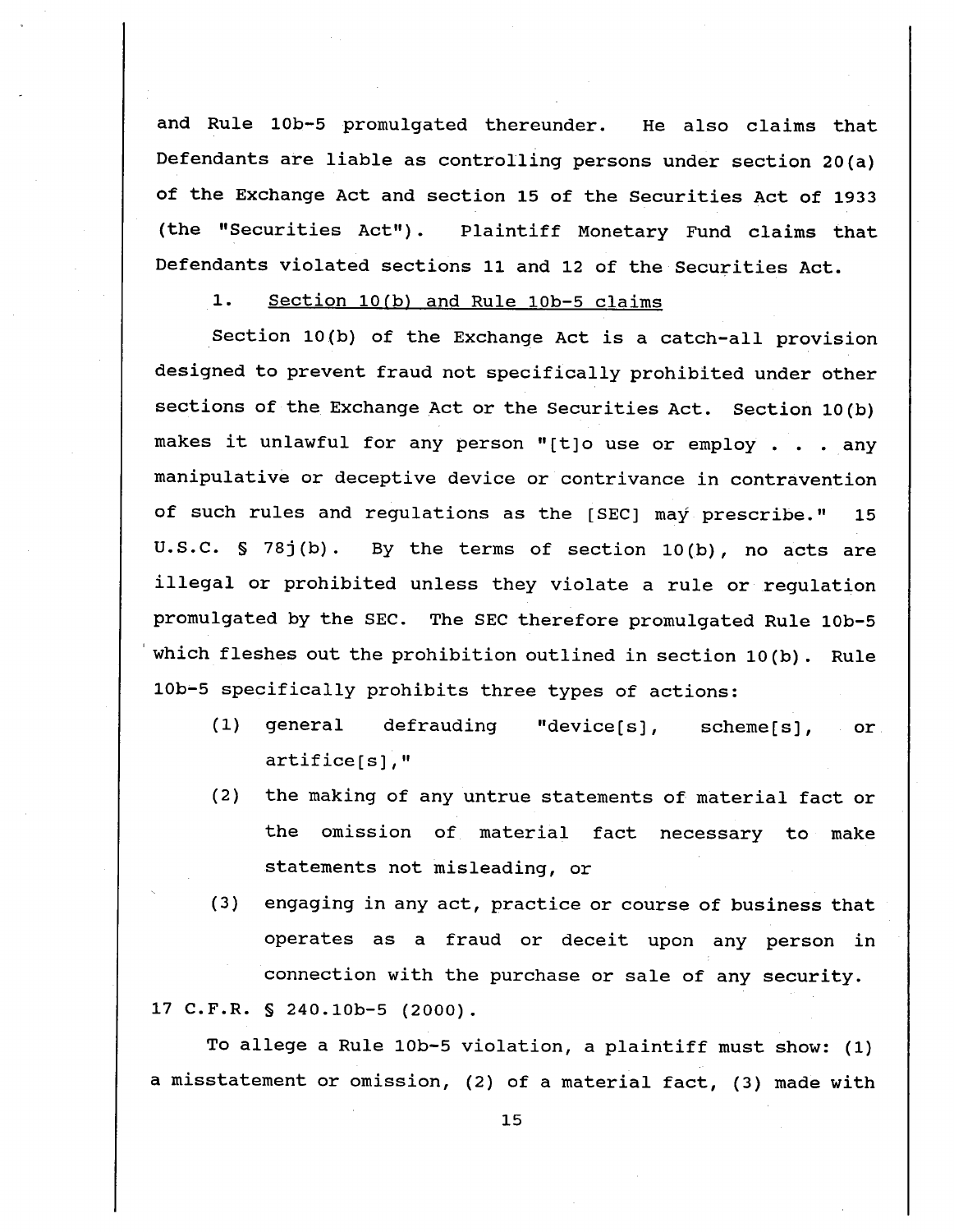scienter,  $(4)$  on which plaintiff relied,  $(5)$  that proximately caused plaintiff's injury. See Ziemba v. Cascade Intern., Int'l, 256 F.3d 1194, 1202 (11th Cir. 2001).

 $a.$ Materiality

Rule 10b-5 violation, "[m] aterially misleading In  $\mathbf{a}$ statements or omissions by a defendant constitute the primary element." In re Miller Indus., Inc. Sec. Litig., 120 F. Supp.2d 1371, 1380 (N.D. Ga. 2000) (citing Basic, Inc. v. Levinson, 485 U.S. 224, 246-47 (1988)). "A false statement or omission will be considered material' if its disclosure would alter the total mix of facts available to an investor and `if there is a substantial likelihood that a reasonable shareholder would consider it important' to the investment decision."  $Id.$  (citing Goldman v. Belden, 754 F.2d 1059, 1067 (2d Cir. 1985)). Thus, materiality depends on the significance the reasonable investor would place on the withheld or misrepresented information. Basic, 485 U.S. at 240.

 $b.$ Scienter

Scienter is also a necessary element of a section 10 (b) and Rule 10b-5 violation. Aaron v. SEC, 446 U.S. 680, 695 (1980). According to the United States Supreme Court, scienter means "a mental state embracing intent to deceive, manipulate, or defraud." Ernst & Ernst v. Hochfelder, 425 U.S. 185, 194 n. 12 (1976). The United States Court of Appeals for the Eleventh Circuit has advised that "[a] showing of severe recklessness satisfies the scienter requirement." Ziemba, 256 F.3d at 1202. It has defined severe recklessness as follows: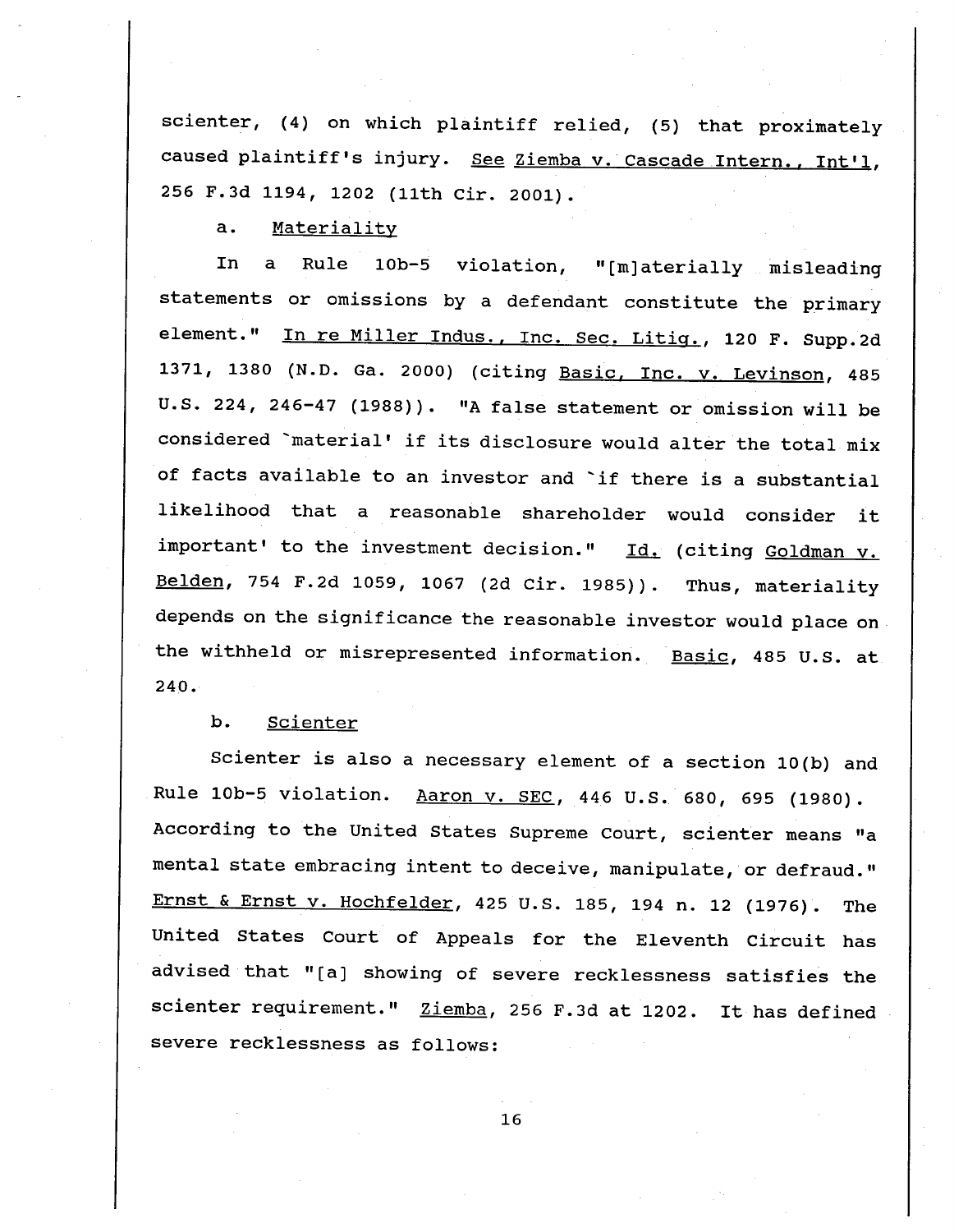Severe recklessness is limited to those highly<br>unreasonable omissions or misrepresentations that<br>involve not merely simple or even inexcusable<br>negligence, but an extreme departure from the standards<br>of ordinary care, and t misleading buyers or sellers which is either known to the defendant or is so obvious that the defendant must have been aware of it.

Bryant v. Avado Brands, Inc., 187 F.3d 1271, 1282 n.18 (11th Cir. 1999) . While allegations of motive and opportunity such as insider stock sales, may contribute to an inference of severe recklessness, Plaintiffs cannot, standing on these allegations alone, demonstrate scienter. Bryant, 187 F.3d at 1285-86.

 $\mathbf{c}$ . Reliance

The reliance requirement establishes the casual link between the defendant's activities and the plaintiff's injuries and prevents federal securities law from affording unlimited liability. Ross v. Bank South, 885 F.2d 723, 728 (11th Cir. 1989) (citing Lipton v. Documation, 734 F.2d 740, 742 (11th Cir. 1984)). Under certain circumstances, a presumption of reliance may be established when a requirement of actual reliance would make recovery a practical impossibility. <u>Id.</u> This presumption, deemed fraud-on-the-market, is based on the hypothesis that in a modern and efficient securities market, the market price of the stock incorporates all available public information. Basic, 485 U. at 246-47. Therefore, any person who trades shares relies on the integrity of the market price and misleading statements will defraud purchasers of stock even if the purchasers do not directly rely on the misstatements. Id. at 241-42, 246. The Basic Court advised that the presumption is rebutted by "[a]ny showing that severs the link between the alleged misrepresentation and either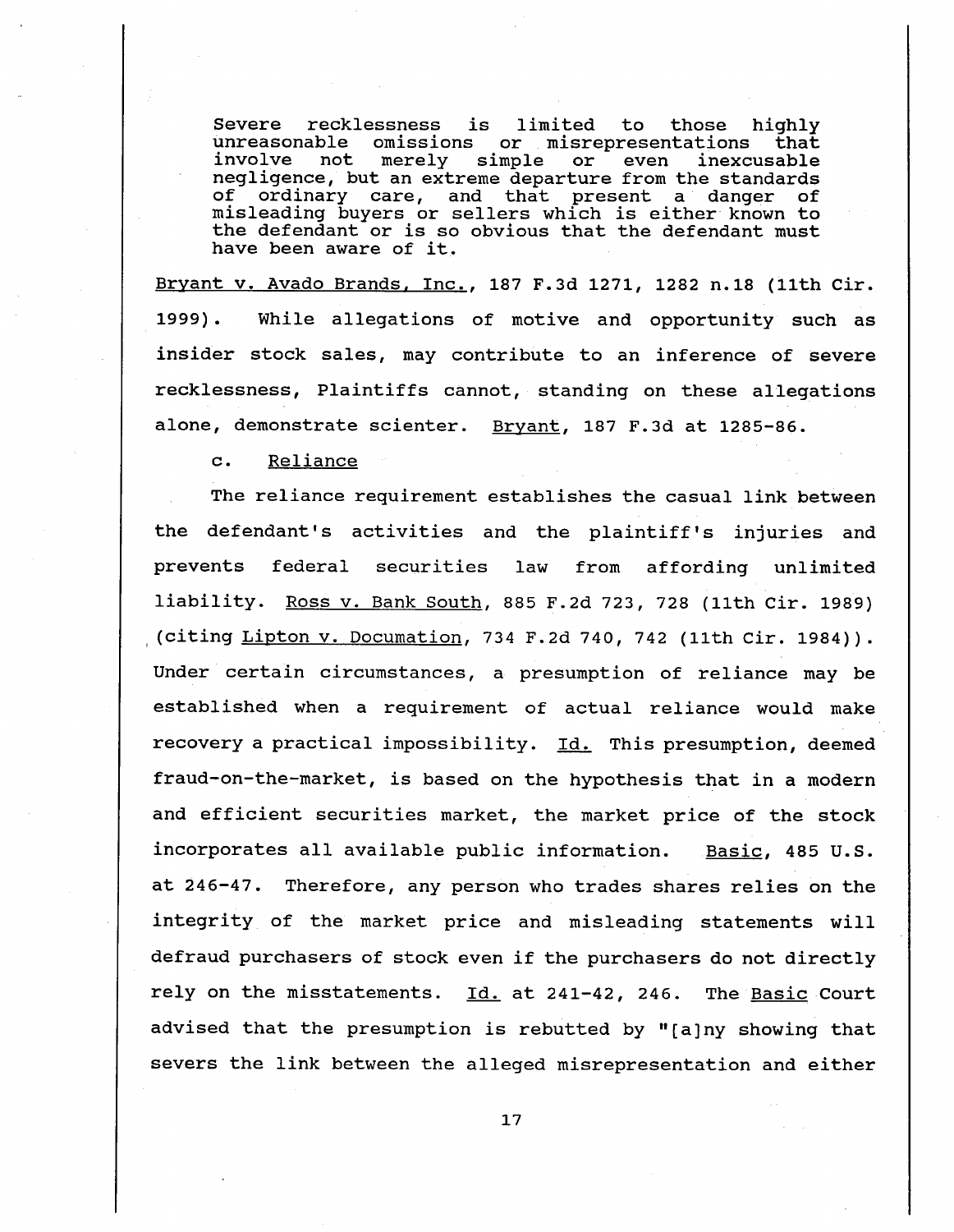the price received (or paid) by the plaintiff, or his decision to trade at a fair market price." Basic, 485 U.S. at 248. Thus, when an alleged misrepresentation does not affect the market price of the security in question, the presumption is rebutted and a fraud-on-the-market theory of recovery may not be used to satisfy the reliance element. See Nathenson v. Zonagen Inc., 267 F.3d 400, 415 (5th Cir. 2001).

d. Causation

To prove the final element of a 10b-5 violation, a plaintiff must prove both "transaction causation" and " loss causation. " Bruschi v. Brown, 876 F.2d 1526, 1530 (11th Cir. 1989). Transaction causation is another way of describing reliance and is established when the misrepresentations or omissions causes the plaintiff to engage in the transaction in question." Currie v. Cayman Res. Corp., 835 F.2d 780, 785 (11th Cir. 1988) (internal citations omitted). Thus, transaction causation is akin to actual or "but for" causation. Robbins v. Koger Prop., Inc., 116 F.3d 1441, 1447 (11th Cir. 1997).

To prove loss causation, a plaintiff must show "that the untruth was in some reasonably direct, or proximate, way responsible for his loss." Huddleston v. Herman & MacLean, 640 F.2d 534, 549 (5th Cir. Unit A 1981), aff'd in part, rev'd in part on other grounds, 459 U.S. 375 (1983). "If the investment decision is induced by misstatements or omissions that are material and that were relied on by the claimant, but are not the proximate reason for his pecuniary loss, recovery under the Rule is not permitted." Id. Loss causation describes "the link between the defendant's misconduct and the plaintiff's economic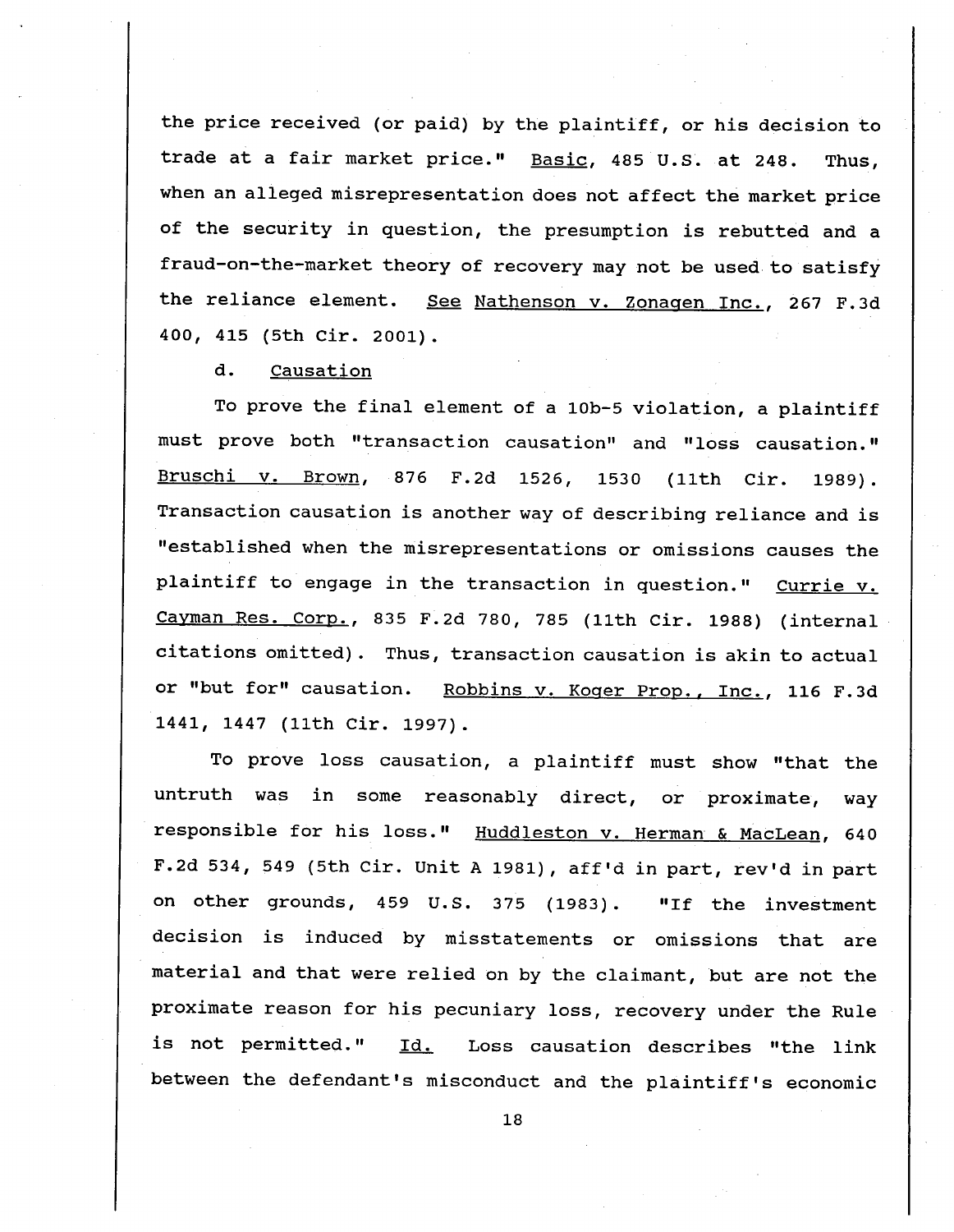loss." Robbins, 116 F.3d at 1447 (quoting Rousseff v. E.F. Hutton Co., Inc., 843 F.2d 1326, 1329 n.2 (11th Cir. 1988)). However because market responses " are often the result of many different, complex, and often unknowable factors, `the plaintiff need not show that the defendant's act was the sole and exclusive cause of the injury'" rather only that it was a substantial or significant contributing cause. Id. (quoting Bruschi, 876 F.2d at 1531).

 $2.$ sections 15 and 20(a) claims

Under both the Securities Act and the Exchange Act, any person who "controls" a liable person is equally liable. See 15 U.S.C. § 78t(a) (1997) (Section 20a); 15 U.S.C. § 770 (1997) (Section 15). The SEC's implementing regulations define "control" as "the possession, direct or indirect, or the power to direct or cause the direction of the management policies of a person. R. § 230.405. In the Eleventh Circuit, "a defendant is liable 'as a controlling person  $\ldots$  if he or she had the power to control the general affairs of the entity primarily liable at the time the entity violated the securities laws . . . [and] had the requisite power to directly or indirectly control or influence the specific corporate policy which resulted in the primary liability." Brown v. Enstar Group, Inc., 84 F.3d 393, 396 (11th cir. 1996). Although sections 15 and 20 (a) each incorporate a special defense into their statutory provisions, the controlling person analysis under each section is identical. See In Re JDN Realty Corp. Sec. Litig., 182 F. Supp. 2d 1230, 1241 n.7 (N.D. Ga. 2002). However, if there is no primary violation of securities law, then there can be no violation under sections 15 or 20 $(a)$ .